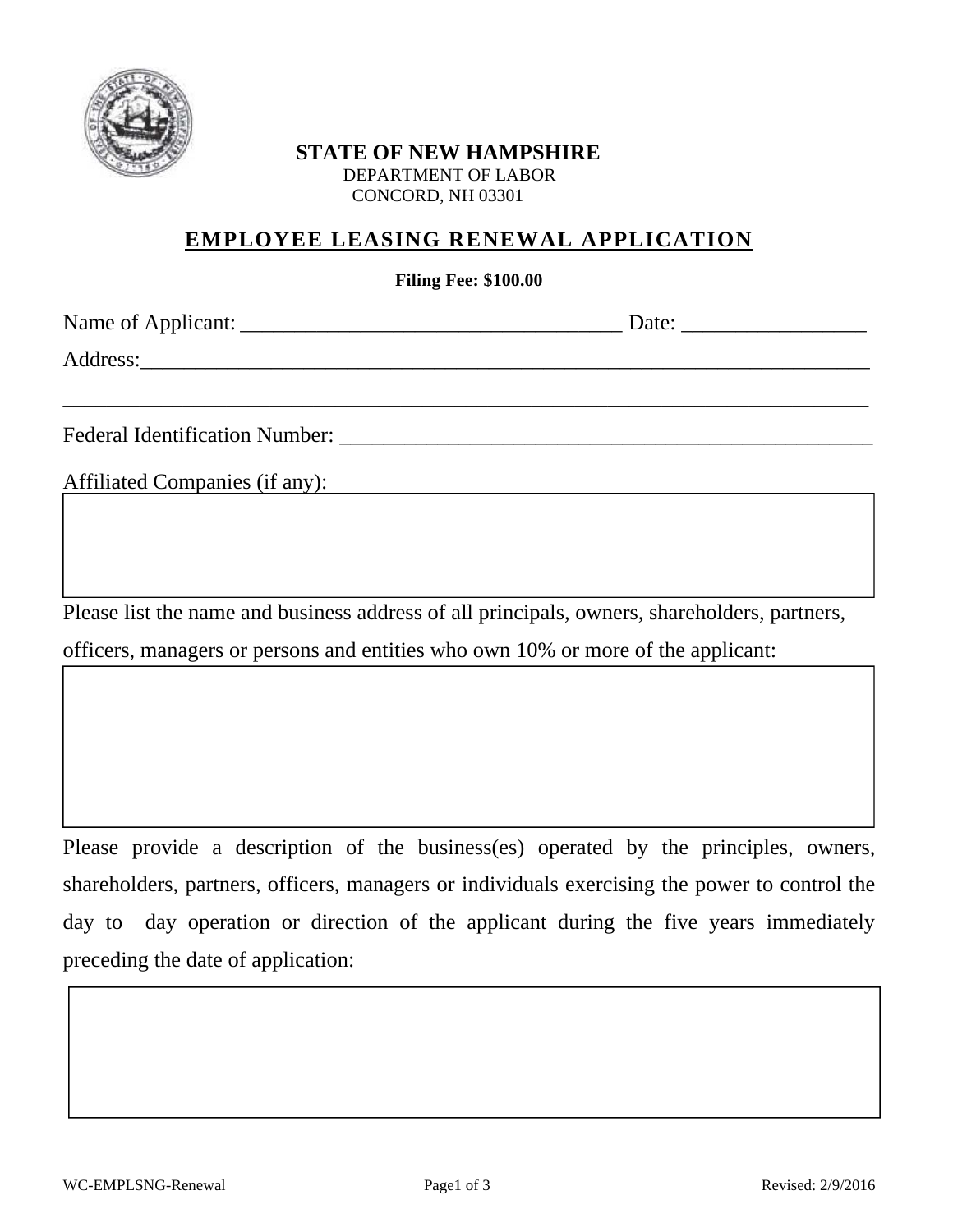Have you ever had your license suspended or limited in any other jurisdiction or not paid employee wages or benefits or federal or state payroll taxes or unemployment compensation contributions when due? No Yes (If yes, please explain) \_\_\_\_\_\_\_\_\_\_\_\_\_\_\_\_\_\_\_\_\_\_\_\_\_

With the exception of minor traffic violations, has any person who is a principal, owner, shareholder, partner, officer, manager or individuals exercising the power to control the day to day operation or direction of the applicant ever been convicted of any crime which has not been annulled by a court? No\_\_\_\_Yes\_\_\_\_ (If yes, please explain)\_\_\_\_\_\_\_\_\_\_\_\_\_\_\_\_\_

Has any person who is a principal, owner, shareholder, partner, officer, manager or individuals exercising the power to control the day to day operations or direction of the applicant ever been declared bankrupt, or made an assignment for the benefit of creditors?  $No \_\_\_\_\_\_\_\_\_\_\_\_\_\_\_\_\_$  (If yes, please explain)  $\_\_\_\_\_\_\_\_\_\_\_\_\_\_\_\_\_\_$ 

| Fax: $\frac{1}{\sqrt{1-\frac{1}{2}} \cdot \frac{1}{\sqrt{1-\frac{1}{2}} \cdot \frac{1}{\sqrt{1-\frac{1}{2}} \cdot \frac{1}{\sqrt{1-\frac{1}{2}} \cdot \frac{1}{\sqrt{1-\frac{1}{2}} \cdot \frac{1}{\sqrt{1-\frac{1}{2}} \cdot \frac{1}{\sqrt{1-\frac{1}{2}} \cdot \frac{1}{\sqrt{1-\frac{1}{2}} \cdot \frac{1}{\sqrt{1-\frac{1}{2}} \cdot \frac{1}{\sqrt{1-\frac{1}{2}} \cdot \frac{1}{\sqrt{1-\frac{1}{2}} \cdot \frac{1}{\sqrt{1-\frac{1}{2}} \$ |
|----------------------------------------------------------------------------------------------------------------------------------------------------------------------------------------------------------------------------------------------------------------------------------------------------------------------------------------------------------------------------------------------------------------------------------------------------|
|                                                                                                                                                                                                                                                                                                                                                                                                                                                    |